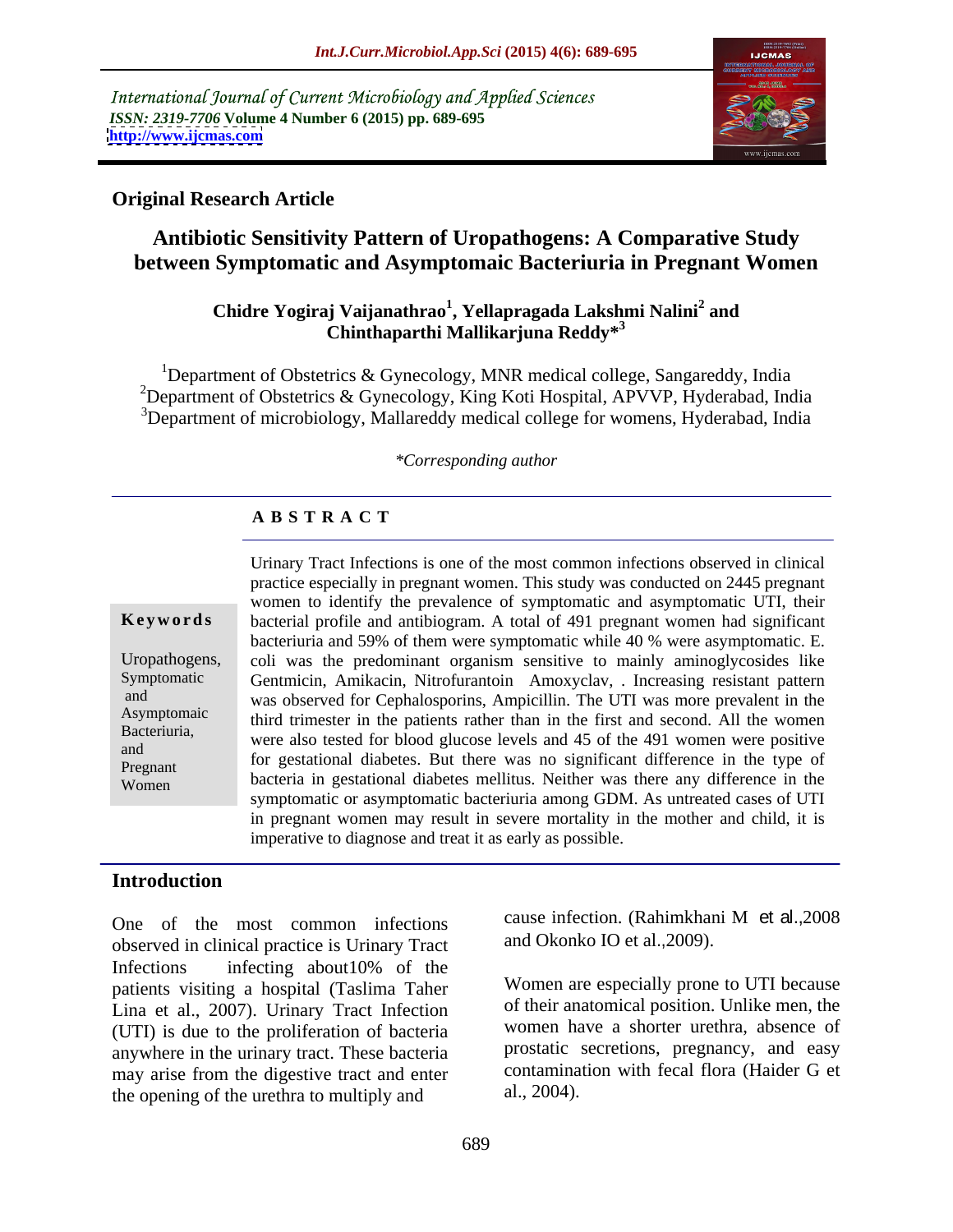In pregnant women, UTI is a common health increase in prevalence of UTI among GDM hazard. It usually begins to occur in early in comparison to non GDM (Rizk DEE., pregnancy at 6 weeks and peaks during 22 to 24 weeks due to number of factors including ureteral dilatation, increased bladder volume It is imperative to investigate epidemiology and decreased bladder tone, along with of urinary tract infections especially in decreased ureteral tone which contributes to express pregnant women so that necessary increased urinary stasis and ureterovesical interventions can be taken to prevent reflux. (Chaliha et al., 2002). morbidity to mother and child.

Up to 70% of pregnant women develop glycosuria, which encourages bacterial diabetes mellitus. With this in view, we growth in the urine. (Al-Issa et al., 2009)) performed this study to identify the and may lead to Gestational Diabetes prevalence of in UTI in pregnant women Mellitus (GDM). During pregnancy, UTI with DM and the bacterial profile and may also cause anemia, hypertension, chronic renal failure, pyelonephritis premature delivery and fetal mortality (Lawani Ebidor et al).

Gestational diabetes is high blood glucose studied in a period of 3 years from March occurring exclusively in pregnant women who did not previously have diabetes. About Gynaecology, M N R Medical College, 5% of pregnant women develop gestational diabetes. It usually occurs around the 24th APVVP, Hyderabad. week of pregnancy, when the body produces large amounts of hormones to help the baby Blood for Glucose levels and Mid Stream grow. These hormones cause insulin Urine for culture and sensitivity was resistance and unless the woman can collected from all the patients. Symptoms produce more insulin to overcome the resistance, the blood glucose will rise. High blood glucose levels may cause the baby to The urine was transported to the

Although only a temporary disease seen more dangerous than any other kind of

complications in comparison to the women without GDM has not been properly studied. These were further subjected to Antibiotic 1985, 4% prevalence of acute pyelonephritis using Amoxycillin, Nitrofurantoin, compared with 2% in women without GDM. Cefotaxime, Vancomycin, Methicillin, There have been very few reports of

increase in prevalence of UTI among GDM 2001).

pregnant women so that necessary

More so if the mother is suffering with with DM and the bacterial profile and antibiogram.

## **Materials and Methods**

A total of 2445 pregnant women were  $2012$  – March 2015 in the department of sangareddy and King Koti Hospital,<br>APVVP, Hyderabad.

Blood for Glucose levels and Mid Stream for significant bacteruria were noted.

grow large (Bayer Diagnostics) Microbiology Department for culture and only during pregnancy it is equally, if not Agar and Urichrome Agar. All the positive diabetes. reactions as per CLSI guidelines. Significant The prevalence of UTI in GDM and its consideration The urine was transported to the sensitivity. All the urine samples were inoculated onto Mac Conkey's Agar, Blood isolates were identifies by biochemical bacteruria of  $>10^5$  colonies was taken into colonies was taken into consideration constants and the set of the set of the set of the set of the set of the set of the set of the set of the set of the set of the set of the set of the set of the set of the set of the set of the set of the set

In a review of literature between 1965 and sensitivity testing on Mueller Hinton Agar was observed in women with GDM and Cotrimoxazole, Amikacin, Ciprofloxacin, using Amoxycillin, Nitrofurantoin, Cefotaxime, Vancomycin, Methicillin,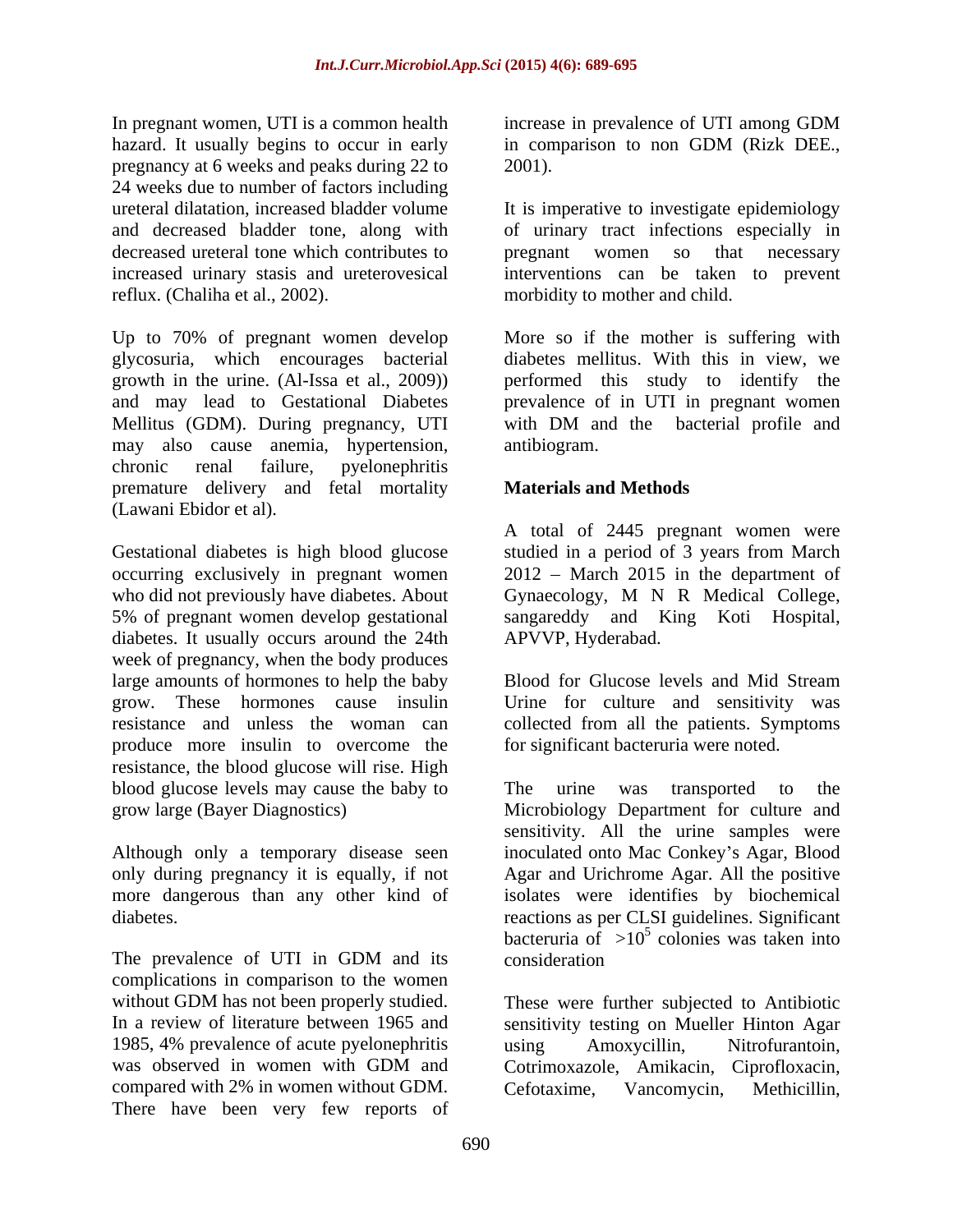Of the 2445 samples, significant bacteriuria  $(>10^5 \text{ cfu/ml})$  was seen in 491(20.1%) patients. Of these, 293 (59.7%) had infections in pregnant women was 20.1%

found was *Escherichia coli* (47.5%) followed by *Klebsiella* spp (18.1%),

Of the drugs tested, high sensitivity pattern cases with 10.6% by Aseefa et al, 18.9% by was seen towards Amikacin (95%), Gentamicin (87%), Nitrofurantoin (87%), Ciprofloxacin (91%), Cefotaxime (72%). Increase resistant pattern was observed in Cocci, Sensitivity was seen more for Clindamycin (97%), Vancomycin (100%),

more so in pregnant women, probably due to predominant organism accounting for 41.7%  $6<sup>th</sup>$  week of gestation, the uterus dialates resulting in production of progesterone and CONS and Enrerococcus. estrogen which lowers the tone of the uterus.

Penicillin by Kirby Bauer's disk diffusion Increased plasma volume in pregnancy leads method, as per CLSI guidelines.. to concentration of urine and increase in **Results and Discussion**  stasis and uretero vesicle reflex (Delzell JE bladder volume. All this leads to urinary et al., 2000).

cfu/ml) was seen in 491(20.1%) In our study the prevalence of Urinary tract symptoms while 198(40.3%) were which was very similar to the study by asymptomatic (Fig: 1). Lawani Ebidor et al, who showed a Diabetes mellitus was observed among 45 2000) and Akinloye et al who reported women all in the third trimester of 21.7% (Akinloye O et al., 2006). However pregnancy. As they did not have a history of in other studies, higher prevalence were previous diabetes, they were all considered reported, like Onuh et al (32.7%) (Onun SO to be Gestational Diabetic mellitus(GDM). et al., 2006), 45.7% by Okonko et al 24 of the GDM were symptomatic to UTI (Okonko et al., 2009). Lesser rate of while 21 were asymptomatic (Table: 1) incidences were found in few other studies. Mixed growth i.e. more than one organism (Tazebew et al., 2012), while 14% was was seen in 3 cases. All the others had single reported by Hamdan et al (Hamdan Z et al., isolates grown. The most common organism 2011)and 10.4 % by Alemu et al (Alemu et infections in pregnant women was 20.1% prevalence of 25% (Lawani Ebidor et al., (Okonko et al., 2009). Lesser rate of Tazebew et al reported a prevalence of 9.5% al. 2012)

Enterococcus (10.8%), *Staphylococcus*  Of the culture positive patients 40.3% were *aureus* (6.9%), CONS (6.3%), asymptomatic which is almost half of the *Psueudomonas* (4.7%), *Enterobacter* patients with significant bacteriuria. Many (4.3%), *Proteus mirabilis* (1.4%) (table 2). other studies showed a very low prevalence of significant bacteriuria in asymptomatic cases with 10.6% by Aseefa et al, 18.9% by Tazebew et al, 14.7% by Hamdan et al. .

Ampicillin (73%), first generation patients, 8.2% were symptomatic while cephalosporins like Cefozolin (89%), 10.6% were asymptomatic. Not many Cefoxitin (82%). Among the Gram Positive studies have been performed in this field but Oxacillin (89%) (table3) DEE et al., 2001). They also concluded in UTI occurs at any age and in any sex, but Urinary Tract Infections. E. coli was the physiological and hormonal changes. After cases. This was followed by *Klebsiella* spp 6<sup>th</sup> week of gestation, the uterus dialates in our study, followed by Staph. aureus, In our study, of these culture positive cases 45 patients had Diabetes mellitus. Of these in a study by Rizk et al 4.2% of women with GDM showed significant bacteriuria (Rizk their study GDM was not a risk factor for predominant organism accounting for 41.7% in our study, followed by *Staph. aureus*, CONS and Enrerococcus.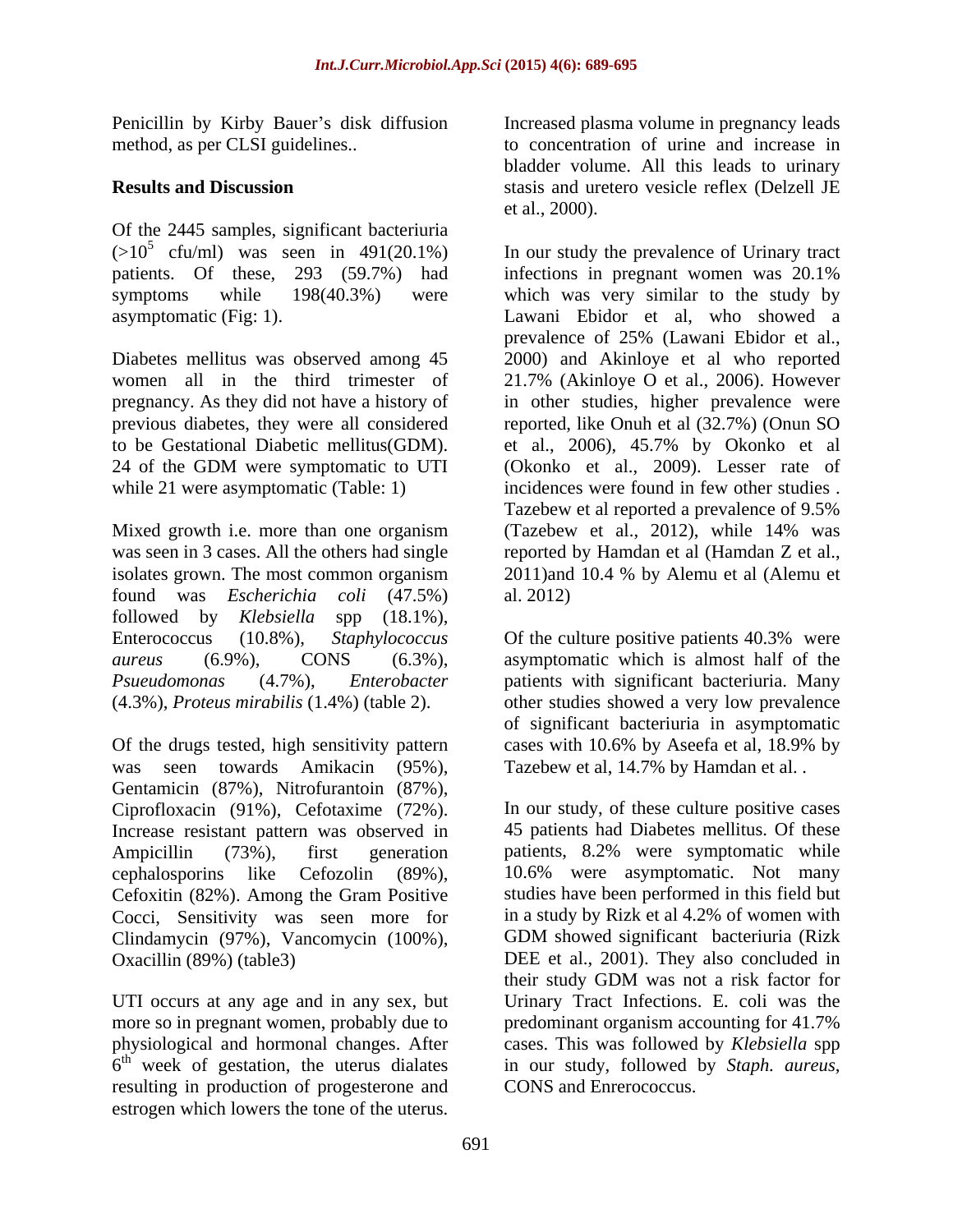#### *Int.J.Curr.Microbiol.App.Sci* **(2015) 4(6): 689-695**

| Total samples with growth $=$ Symptomatic |               | <i><b>Symptomative</b></i>         |
|-------------------------------------------|---------------|------------------------------------|
| + フ I                                     | 203           |                                    |
| Presence of GDM                           | $24(8.2\%)$   | $21(10.6\%)$                       |
| Non presence of GDM                       | $269(91.8\%)$ | $1.77 \times 0.0$<br>$111(89.4\%)$ |

# **Table.1** GDM in Symptomatic and Asymptomatic patients

### **Table.2** Number of different isolated organisms

| ORGANISM                                       | <b>NUMBER</b> | PERCENTAGE       |
|------------------------------------------------|---------------|------------------|
| E.COLI                                         | $\cap$        | 17.50<br>$1.3\%$ |
|                                                |               | 18.1%            |
| KLEBSIELLA SPP<br>ENETROCOCCUS<br>STAPH AUREUS |               |                  |
|                                                |               |                  |
| <b>CONS</b>                                    |               |                  |
| PSEUDOMONAS                                    |               |                  |
| ENTEROBACTER<br>PROTEUS MIRABILIS              |               |                  |
|                                                |               | 1.470            |

**Table.3** Antibiotic Sensitivity of isolated organisms

| ORGANISM AMIKACIN                                                                                             |                |                         | GENTAMI CIPROFLO               | - CEFOTA | I CEFAZ |                |                          | NITROF COTRMOXAZ |
|---------------------------------------------------------------------------------------------------------------|----------------|-------------------------|--------------------------------|----------|---------|----------------|--------------------------|------------------|
|                                                                                                               |                | - CIN                   | XACIN                          | XIME     | OLIN    | LIN            | URANT OLE                |                  |
|                                                                                                               |                |                         |                                |          |         |                |                          |                  |
| E.COLI (233)                                                                                                  | 221            | 203                     | $\bigcap$ 1<br>$\sim$ 1 $\sim$ | 168      |         | $\overline{O}$ | 202<br>203               |                  |
| KLEBSIELLA 81<br>SPP (89)<br>PSEUDOMONAS 22                                                                   |                | 72                      |                                |          |         |                | $\delta Z$               | 18               |
| (23)                                                                                                          | $\overline{a}$ | 19                      | $\overline{\phantom{a}}$       | - 11     |         |                | $\overline{\phantom{a}}$ | <b>L</b>         |
| $\begin{array}{ l c c }\n\hline\n\text{ENTEROBACTER} & 21 \\ \hline\n\text{R (21)} & & \\\hline\n\end{array}$ |                | $\bigcap$ 1<br>$\sim$ 1 |                                |          |         |                |                          |                  |
| P. MIRBIILIS                                                                                                  |                |                         |                                |          |         |                |                          |                  |

**Fig.1** Symptomatic and asymptomatic patients in significant bacteruria

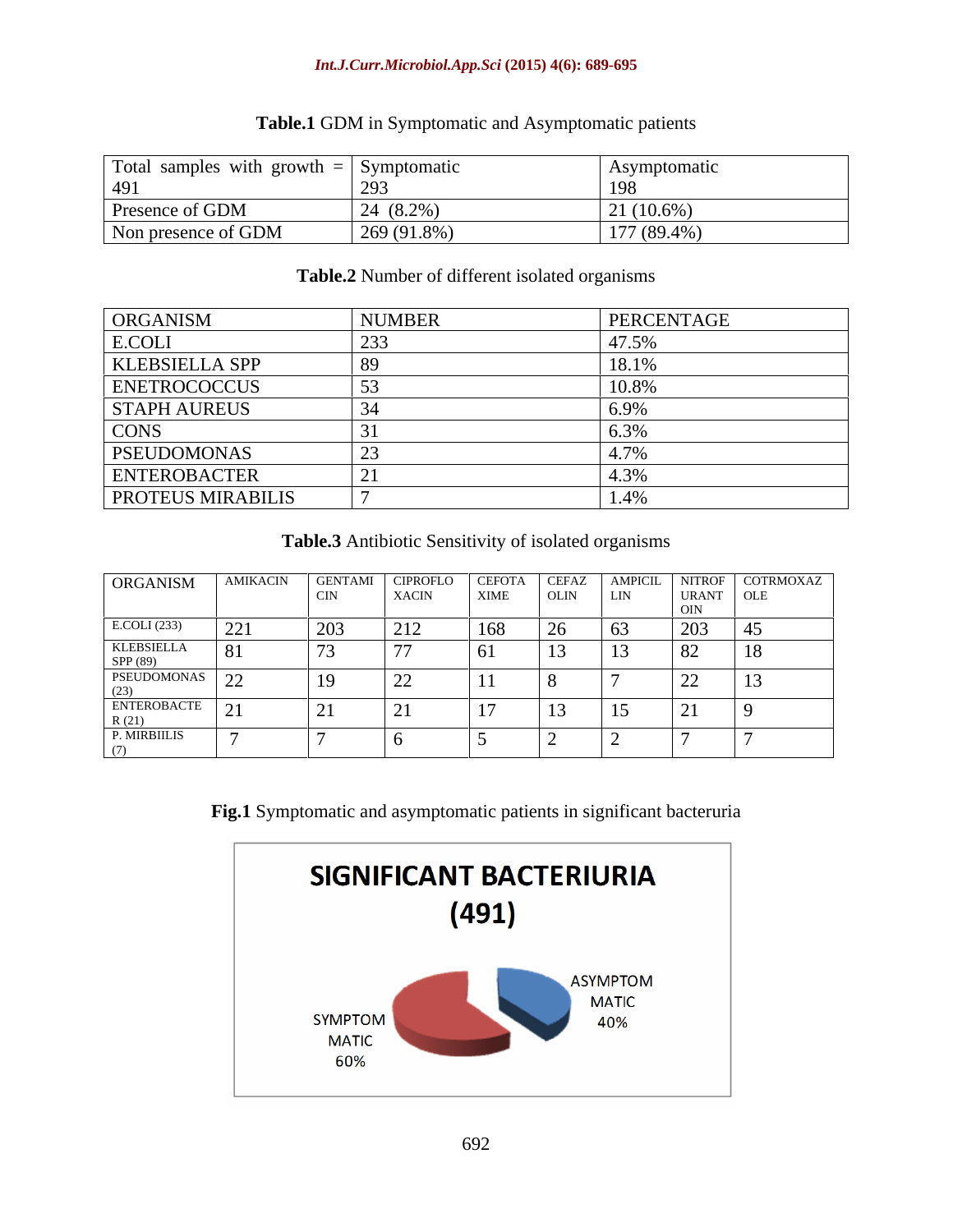But Aseefa et al found Staph aureus to be trimester rather than the first and second. the predominant organism next to E. coli, Tazebew et al found CONS to be the second most prevalent after E. coli. Mario Bonadio reported E.coli (56%) to be the most This study shows a high prevalence of common organism followed by asymptomatic bacteriuria among pregnant Enterococcus (7%), Pseudomonas (4%) in women irrespective the gestational stage or Diabetic patients. They found no difference their age. The incidence was higher in the in the bacterial profile in diabetic and non diabetic patients (Mario Bonadio et al., 2002). Lawani et al reported E. coli to be the organism and highly sensitive to quinolones, prevalent organism (40%) which is in consistant with other studies by, Rahman et al, Ahmed t al, Okonko etal, Musbau et al. As the untreated cases may lead to high

most sensitive to all the Gram Negative

study was found to be to Ciprofloxacin, Gentamicin, Nitrofurantoin, Ofloxacin and Amikacin. For Gram positive Cocci, high References sensitivity pattern was seen in Amoxyclav, Nitrofurantoin, Ahmed S, Rashid HU : Urinary tract

Increasing resistance pattern were seen to ; 15:23-31. Cephalosporins and Ampicillin. Similar Al-Issa, M. (2009) Urinary Tract Infection pattern was seen by other researchers with Nitrofurantoin, Gentamicin and Kanamycin being the most sensitive for Gram Negative *Medicine* 60:213–216, Bacilli and Amoxyclav, Nitrofurantoin, Akinloye O, Ogbolu DO, Akinloye OM, Clindamycin, Vancomyicn, Oxacillin for Gram Positive Cocci. This was similar to studies by Sabrina J Moyo et al., Gupta *et* Biomed Sc 63(3) 109-112 Garcia & Amabile-Cuevas. Shiferaw, Ketema Tafess, Afework

The increasing resistance to cephalosporins may be due to the production of Extended Spectrum Beta Lactamases by the organism.

In our study, we found that UTI was more common among the women in their third

trimester rather than the first and second.<br>The same was observed by Lawani et al, Leigh and Sharma, and Okonko et al.

third semester rather than first or second. E. coli was found to be the most prevalent nitrofurantoin and Aminoglycosides.

Although Carbapenems are not used in mother and baby, it becomes necessary to pregnant women, it was found to be the identify the UTI and treat immediately. This Bacilli with all of them being sensitive, in the pregnant women especially in the Amongst others, high sensitivity in our has diabetes mellitus or symptoms of morbidity including preeclampsia in the can be done with regular screening of urine third trimester, whether or not the patient bacteriuria.

## **References**

- infections in adults ; 1990; Bang Ren J ; 15: 23-31.
- Among Pregnant Women in North Jordan. *Middle East Journal of Family Medicine* 60:213–216,
- Terry OA(2006): Asymptommatic bacteriuria of pregnancy in Ibadan: j Biomed Sc 63(3) 109-112
- *al.*, Arredondo-Garcia *et al*.; Arredondo- Agersew Alemu, Feleke Moges, Yitayal Shiferaw, Ketema Tafess, Afework Kassu, Belay Anagaw, and Abebe Agegn Bacterial profile and drug susceptibility pattern of urinary tract infection in pregnant women at University of Gondar Teaching Hospital, Northwest Ethiopia BMC Res Notes. 2012; 5: 197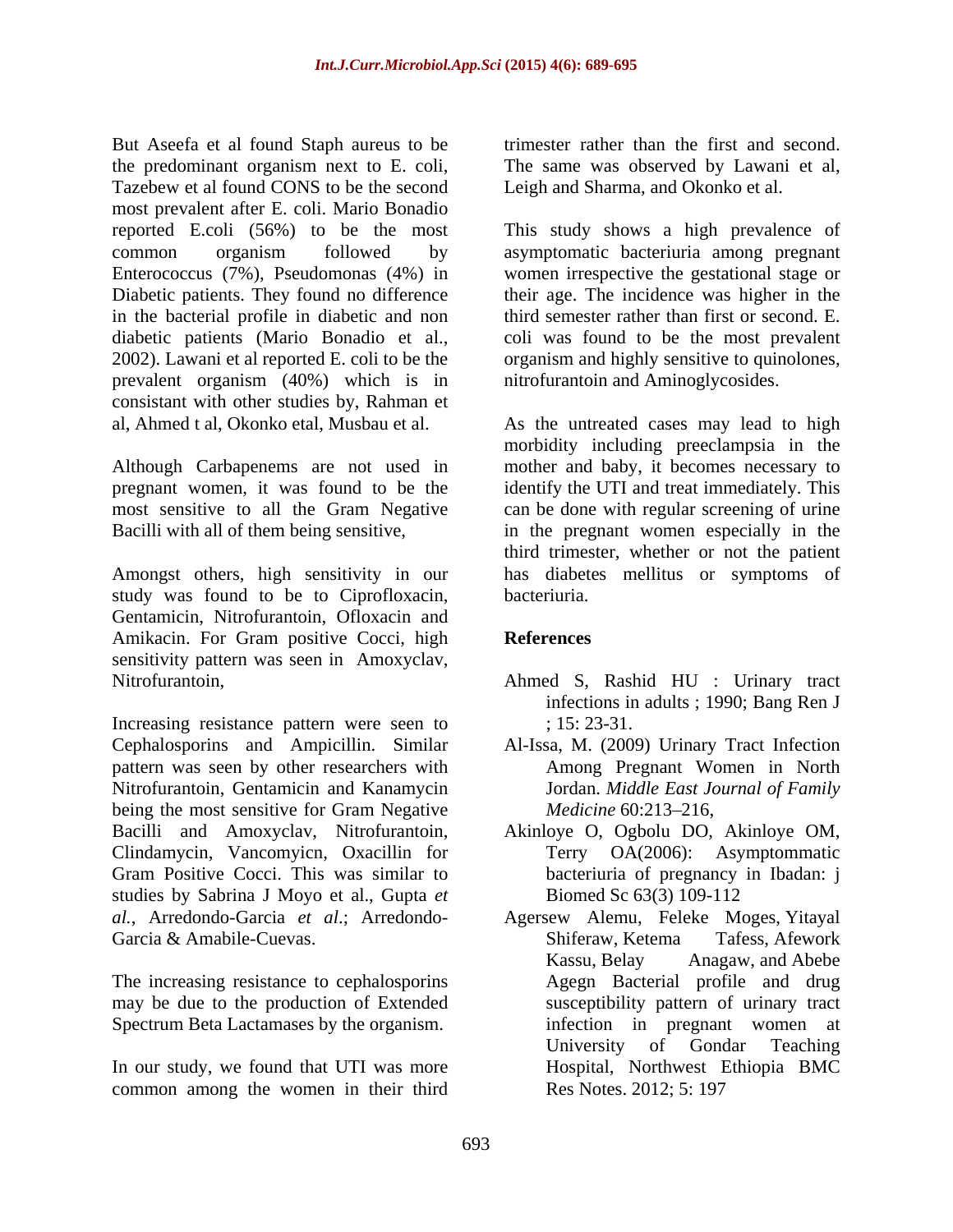- Arredondo-Garcia, J.L., Soriano-Becerril, D. Solorzano-Santos, F., Arbo-Sosa, A.,
- Arredondo-Garcia, J.L. & Amabile-Cuevas, towards ampicillin, co-trimoxazole and Antimicrobials 2011, 10:2
- Assefa A, Asrat D, Woldeamanuel between patients with gestational susceptibility pattern of urinary tract 477–486.
- Chaliha, C. & Stanton S.L. (2002)
- D. E. E. Rizk,, N. Mustafa, L. Thomas The spectrum of uropathogens and the International Urogynecology Journal
- Delzell JE, Lefevre MI: 2000, Urinary Tract Infections during pregnancy: am. Fam.  $: 1(5): 658-660$
- Gupta, K., Hooten, T.M. & Stamm, W.E. communityacquiredurinary tract  $5(2)$  48-52
- Haider G, Zehra N, Afroze Munir A, Haider A. Risk factors of urinary tract

infection in pregnancy. J Pak Med Assoc. 2010;60:213–216.

- Coria- Jimenez, R. & Arzate- Barbosa, P. (2007) Resistance of Ziad2, Salah K Ali3 and Ishag Adam4 uropathogenic bacteria to first-line Epidemiology of urinary tract antibiotics in Mexico City: infections and antibiotics sensitivity multicenter susceptibility analysis. The among pregnant women at Khartoum C.F. (2008) High resistance prevalence *Microbiology and* Hamdan Z Hamdan1, Abdel Haliem M Epidemiology of urinary tract among pregnant women at Khartoum North Hospital A*nnals of Clinical Microbiology and Antimicrobials* 2011, 10:2
- ciprofloxacin, among uropathogenic *Escherichia coli* isolates in Mexico Cho, and H-Y Park Comparison of City. *Journal of Infection in* maternal morbidity and medical costs *Developing Countries* 5, 350-353. during pregnancy and delivery Y, G/Hiwot Y, Abdella A, Melesse diabetes and patients with pre-existing T.:.Bacterial profile and drug diabetes Diabet Med. 2015 Apr; 32(4): Son, K H., N-K Lim, J-W Lee, M-C during pregnancy and delivery 477 486.
- infection in pregnant women at Tikur Lawani Ebidor U, Alade Tolulope, Anbessa Specialized Hospital Addis Oyelavan Deborah : Urinary Tract Ababa, Ethiopia. Ethiop Med J. 2008 Infections amongst pregnant women in Jul;46(3):227-35 Amassoma, South Nigeria: Afr J Lawani Ebidor U, Alade Micro Res 9(6) 355-359
- Urological problems in pregnancy. Mario Bonadio; Silvia Costarelli; Giovanna *British Journal of Urology*  Morelli; Tiziana Tartaglia: The *International* 89, 469-476. influence of diabetes mellitus on the Prevalence of Urinary Tract antimicrobial resistance in elderly Infections in Patients with adult patients with urinary tract Gestational Diabetes Mellitus infection.: BMC Infect Dis, Vol (5)., spectrum of uropathogens and the pg 54.
- September 2001, Volume 12, Issue Musbau S, Muhammed Y : Prevalence of 5, pp 317-322 asymptomatic bacteria among pregnant women; 2013; School J Appl Med Sci : 1(5):658-660
- Phys 61 (3): 713-721. Onuh SO, Umeora OU, Igberase J, Azikem (2001)Increasing antimicrobial isolates and sensitivity pattern of resistance and themanagement of Urinary tract infections in pregnancy uncomplicated in Benin City, Nigeria: Ebonyi Med J Onuh SO, Umeora OU, Igberase J, Azikem M, Okpere EE (2006): Microbiological 5(2) 48-52
- infections. *Annals of Internal Medicine*  Okonko IO, Ijandipe LA, Ilusanya OA, et 135, 41-50. al. Incidence of urinary tract infection (UTI) among Pregnant women in Ibadan, South-Western Nigeria. Afr J Biotechnol. 2009:8:6649–6657.